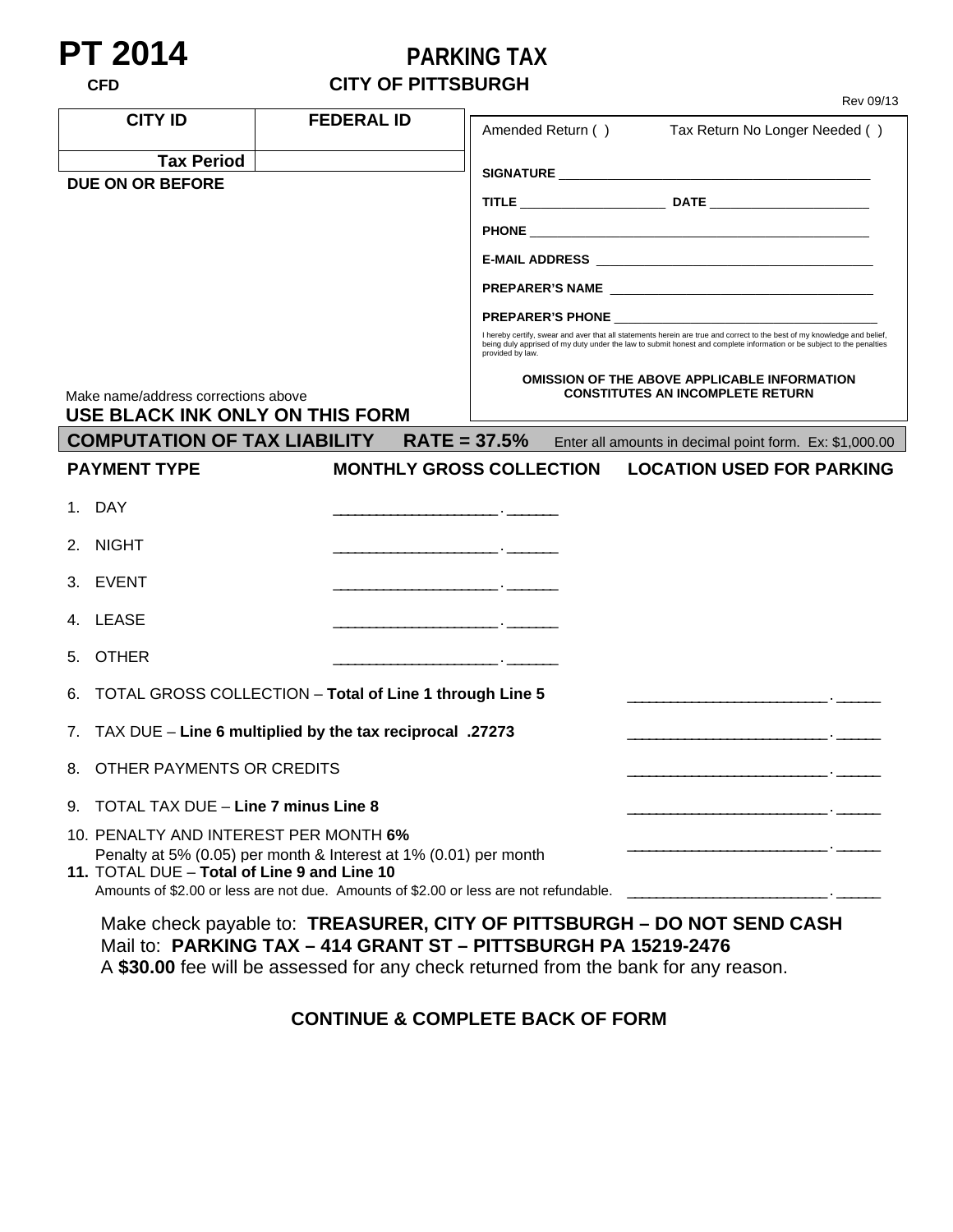## **PITTSBURGH PARKING TAX DAILY REPORT**

 **COLOR CODES: BL**-BLUE, **GR**-GREEN, **PK**-PINK, **GD**-GOLD, **WH**-WHITE, **RD**-RED, **GY**-GRAY, **BR**-BROWN, **YL**-YELLOW, **OR**-ORANGE

|                                              | FOR THE MONTH AND TAX YEAR: |                        |                         |                        |                            |                        |                         |                            |       |                        |                         |                                 |                     |                        |
|----------------------------------------------|-----------------------------|------------------------|-------------------------|------------------------|----------------------------|------------------------|-------------------------|----------------------------|-------|------------------------|-------------------------|---------------------------------|---------------------|------------------------|
|                                              | <b>DAY PARKING</b>          |                        |                         |                        | <b>NIGHT PARKING</b>       |                        |                         | <b>EVENT PARKING</b>       |       |                        |                         | <b>MONTHLY</b><br><b>LEASES</b> |                     |                        |
| Day                                          | COLOR                       | <b>START</b><br>Number | <b>FINISH</b><br>Number | <b>GROSS</b><br>Amount | COLOR                      | <b>START</b><br>Number | <b>FINISH</b><br>Number | <b>GROSS</b><br>Amount     | COLOR | <b>START</b><br>Number | <b>FINISH</b><br>Number | <b>GROSS</b><br>Amount          | Number<br>of Leases | <b>GROSS</b><br>Amount |
| $\mathbf{1}$                                 |                             |                        |                         |                        |                            |                        |                         |                            |       |                        |                         |                                 |                     |                        |
| $\overline{2}$                               |                             |                        |                         |                        |                            |                        |                         |                            |       |                        |                         |                                 |                     |                        |
| $\mathfrak{Z}$                               |                             |                        |                         |                        |                            |                        |                         |                            |       |                        |                         |                                 |                     |                        |
| $\overline{4}$                               |                             |                        |                         |                        |                            |                        |                         |                            |       |                        |                         |                                 |                     |                        |
| 5<br>6                                       |                             |                        |                         |                        |                            |                        |                         |                            |       |                        |                         |                                 |                     |                        |
| $\overline{7}$                               |                             |                        |                         |                        |                            |                        |                         |                            |       |                        |                         |                                 |                     |                        |
|                                              | SubTotals:                  |                        |                         |                        |                            |                        |                         |                            |       |                        |                         |                                 |                     |                        |
| 8                                            |                             |                        |                         |                        |                            |                        |                         |                            |       |                        |                         |                                 |                     |                        |
| $\,9$                                        |                             |                        |                         |                        |                            |                        |                         |                            |       |                        |                         |                                 |                     |                        |
| 10                                           |                             |                        |                         |                        |                            |                        |                         |                            |       |                        |                         |                                 |                     |                        |
| 11                                           |                             |                        |                         |                        |                            |                        |                         |                            |       |                        |                         |                                 |                     |                        |
| 12                                           |                             |                        |                         |                        |                            |                        |                         |                            |       |                        |                         |                                 |                     |                        |
| 13<br>14                                     |                             |                        |                         |                        |                            |                        |                         |                            |       |                        |                         |                                 |                     |                        |
|                                              |                             |                        |                         |                        |                            |                        |                         |                            |       |                        |                         |                                 |                     |                        |
| SubTotals:                                   |                             |                        |                         |                        |                            |                        |                         |                            |       |                        |                         |                                 |                     |                        |
| 15                                           |                             |                        |                         |                        |                            |                        |                         |                            |       |                        |                         |                                 |                     |                        |
| 16<br>17                                     |                             |                        |                         |                        |                            |                        |                         |                            |       |                        |                         |                                 |                     |                        |
| 18                                           |                             |                        |                         |                        |                            |                        |                         |                            |       |                        |                         |                                 |                     |                        |
| 19                                           |                             |                        |                         |                        |                            |                        |                         |                            |       |                        |                         |                                 |                     |                        |
| 20                                           |                             |                        |                         |                        |                            |                        |                         |                            |       |                        |                         |                                 |                     |                        |
| 21                                           |                             |                        |                         |                        |                            |                        |                         |                            |       |                        |                         |                                 |                     |                        |
|                                              | SubTotals:                  |                        |                         |                        |                            |                        |                         |                            |       |                        |                         |                                 |                     |                        |
| $\overline{22}$                              |                             |                        |                         |                        |                            |                        |                         |                            |       |                        |                         |                                 |                     |                        |
| 23                                           |                             |                        |                         |                        |                            |                        |                         |                            |       |                        |                         |                                 |                     |                        |
| 24                                           |                             |                        |                         |                        |                            |                        |                         |                            |       |                        |                         |                                 |                     |                        |
| 25                                           |                             |                        |                         |                        |                            |                        |                         |                            |       |                        |                         |                                 |                     |                        |
| 26<br>$\overline{27}$                        |                             |                        |                         |                        |                            |                        |                         |                            |       |                        |                         |                                 |                     |                        |
| 28                                           |                             |                        |                         |                        |                            |                        |                         |                            |       |                        |                         |                                 |                     |                        |
| 29                                           |                             |                        |                         |                        |                            |                        |                         |                            |       |                        |                         |                                 |                     |                        |
| $30\,$                                       |                             |                        |                         |                        |                            |                        |                         |                            |       |                        |                         |                                 |                     |                        |
| 31                                           |                             |                        |                         |                        |                            |                        |                         |                            |       |                        |                         |                                 |                     |                        |
| SubTotals:                                   |                             |                        |                         |                        |                            |                        |                         |                            |       |                        |                         |                                 |                     |                        |
| <b>GRAND MONTHLY</b><br>\$<br><b>TOTALS:</b> |                             | \$                     |                         |                        | $\boldsymbol{\mathsf{\$}}$ |                        |                         | $\boldsymbol{\mathsf{\$}}$ |       |                        |                         |                                 |                     |                        |